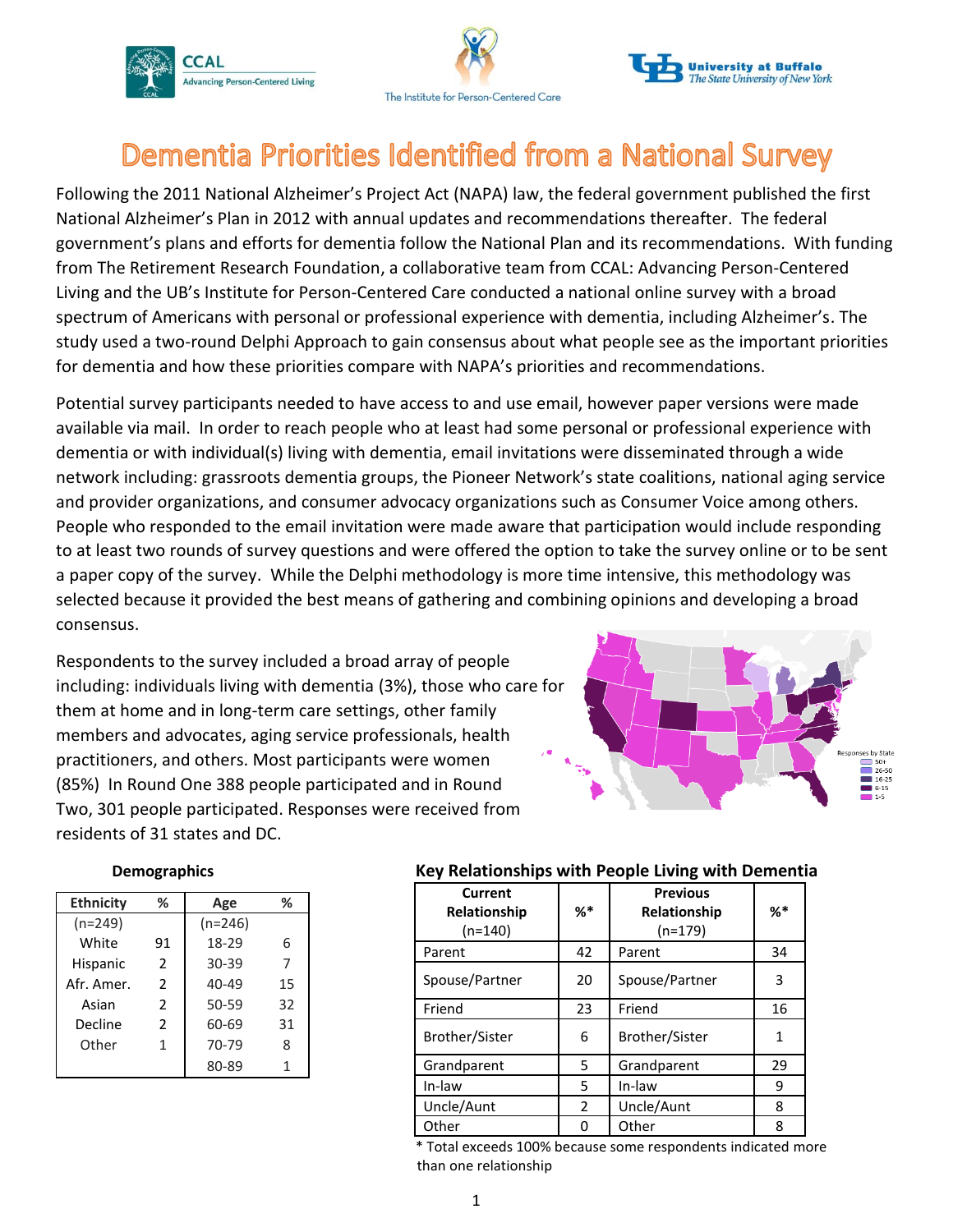**Round One** (April 8-25, 2014): Participants were asked to describe the needs of people living with dementia and their care partners and to identify priorities for federal policy and publicly funded research. Responses from Round One were analyzed and themed groups of potential priorities were identified.

**Round Two** (May 24-June 6, 2014): Participants were asked to rank the themes by priority. The following are the ranked findings from the survey. Details in the meaning of each priority for people living with dementia and their care partners are provided along with quotes from participants commenting on the each set of priorities supporting or extending the themes.



#### **Dementia Priorities Identified by National Survey**

Participants found it very difficult to choose between topics. Several comments were recorded stating that the need is so great that everything needs to be ranked #1!

*"This was a very difficult question. ALL of these topics are of great need. I had a very difficult time ranking them. As this population increases we are going to need more and more to help support them and their families/caregivers long term."*

# **Tied #1 - Priorities for Caregiver Support**

| Financial                            | • Respite                                      |
|--------------------------------------|------------------------------------------------|
| Assistance                           | • In-home support                              |
| Counseling &<br>Emotional<br>Support | • For care partners of people<br>with dementia |
| Support for                          | • Adult day care                               |
| Caregivers                           | • Financial support for caregiving             |

*"If I had a dollar to allocate, I might divide it equally among these priorities"*

*"Very difficult! All are important. However, caregivers wouldn't have as much stress and need emotional assistance if they had the supports they needed for their loved one in the home"*

*"HARDEST job that I have ever done. If you haven't done it, you don't have any idea how hard it is. Not much support for the caregiver!!*

*"Many family caregivers, male and female, give up working outside the home to become a fulltime caregiver because they can't afford outside help. Caregiving can last years, and the resulting loss in* 

*income and lack of employability (who's going to hire someone who spent the last 5 years caring for his mom?) afterwards can devastate a family caregiver"*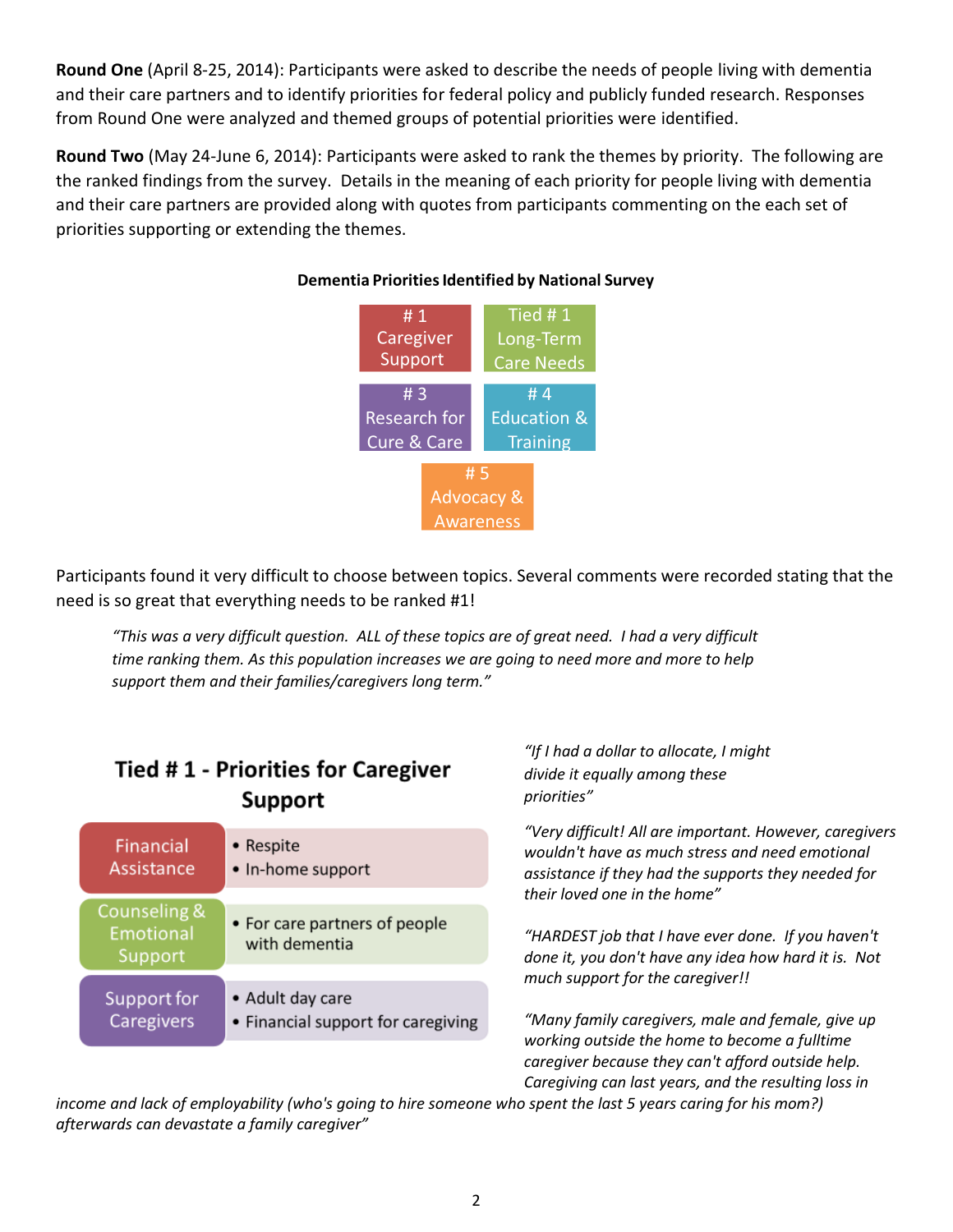### **Tied #1 - Priorities for Long-Term Care**

| <b>Provide Home</b><br>& Community-<br><b>Based Services</b> | • Resources to support aging in place<br>(transportation, affordable assisted<br>living, home delivered meals, care<br>management, adult day services |  |  |
|--------------------------------------------------------------|-------------------------------------------------------------------------------------------------------------------------------------------------------|--|--|
| <b>Skilled</b><br>Workforce                                  | • Build and develop dementia care<br>knowledge and skills for LTC workforce                                                                           |  |  |
| Increase<br>Standards &<br>Oversight                         | • In assisted living, nursing homes &<br>hospitals<br>• Avoid use of antipsychotics to manage<br>behavioral expressions                               |  |  |

*"First we need home and community based services so those with dementia can remain in their homes as long as possible. Then, we need a competent workforce and nursing homes that provide quality person centered care. We need it all!"*

*"Regulations are inconsistent at best... Would like to see some broader rules from the federal level that are enforced at…a much higher standard.*

*"The standards for AL and Adult Day need to include cultural competence… What do they know about the cultures they/hope to serve?*

*"There is a big need for long-term care that supports people in the early to mid-stages of the disease. Too* 

*much of the long-term care system in place now is for people whose disease has advanced to critical stages, but there is still a great deal of need for less intensive, intermediate-term care for people with dementia.*

### #2 - Priorities for Research

| Cure                   | · Prevention, cure and treatment-related research<br>highly supported<br>• No specific topics suggested                                                                             |
|------------------------|-------------------------------------------------------------------------------------------------------------------------------------------------------------------------------------|
| Care                   | . How to reduce stress, fear, & distress for people<br>with dementia and care partners<br>· Person-centered care and practices<br>• Complementary therapies and non-drug approaches |
| <b>Quality of Life</b> | · Educational research to inform all professionals<br>(health, law)<br>· Impact of dementia on individuals, family and<br>society                                                   |

 *"Based on research, early diagnosis and caregiver support provide the greatest impact. Early diagnosis allows for medications that slow the progression of the disease; time to plan while the individual has the capacity...make end of life decisions and care decisions. Care giver education and support decreases or delays future placement in nursing homes…Medical research on the causes of irreversible dementia will have the greatest long term impact decreasing the incidence"*

*"Aging in place and homelike environments are so important to the patient and the caregiver's desires for the loved one. Support furniture, for bath and living spaces, is so expensive! Please look at that as you plan for technology, which may not be useful or accessible for the average home"*

## #3 - Priorities for Education & Training

| Develop              | • For all caregivers: at home and in |
|----------------------|--------------------------------------|
| Knowledge &          | long-term care; hospitals; primary   |
| <b>Skills</b>        | care; public agencies                |
| Person-              | • Communicate with and including     |
| <b>Centered Care</b> | the person living with dementia      |
| and Non-Drug         | • Complementary therapies (e.g.      |
| Approaches           | music, massage, aromatherapy)        |
| Incentivize          | • To increase the number of health   |
| Dementia as a        | professionals with person-centered   |
| Specialty            | dementia care skills                 |

*"Need \$\$ for supporting more diverse ethnic and racial physicians and nurses - not just Care Assistants"*

*"Investing in training family caregivers and healthcare/social workers will prevent premature institutionalization of people w/ dementia"*

*"Facilities need to know now as they currently are doing the crises intervention because the other supports aren't in place yet...."*

*"It would be good to look at what is working in other countries and ask them to share what they have learned. The US needs a culture change, and become a more compassionate people toward all elderly"*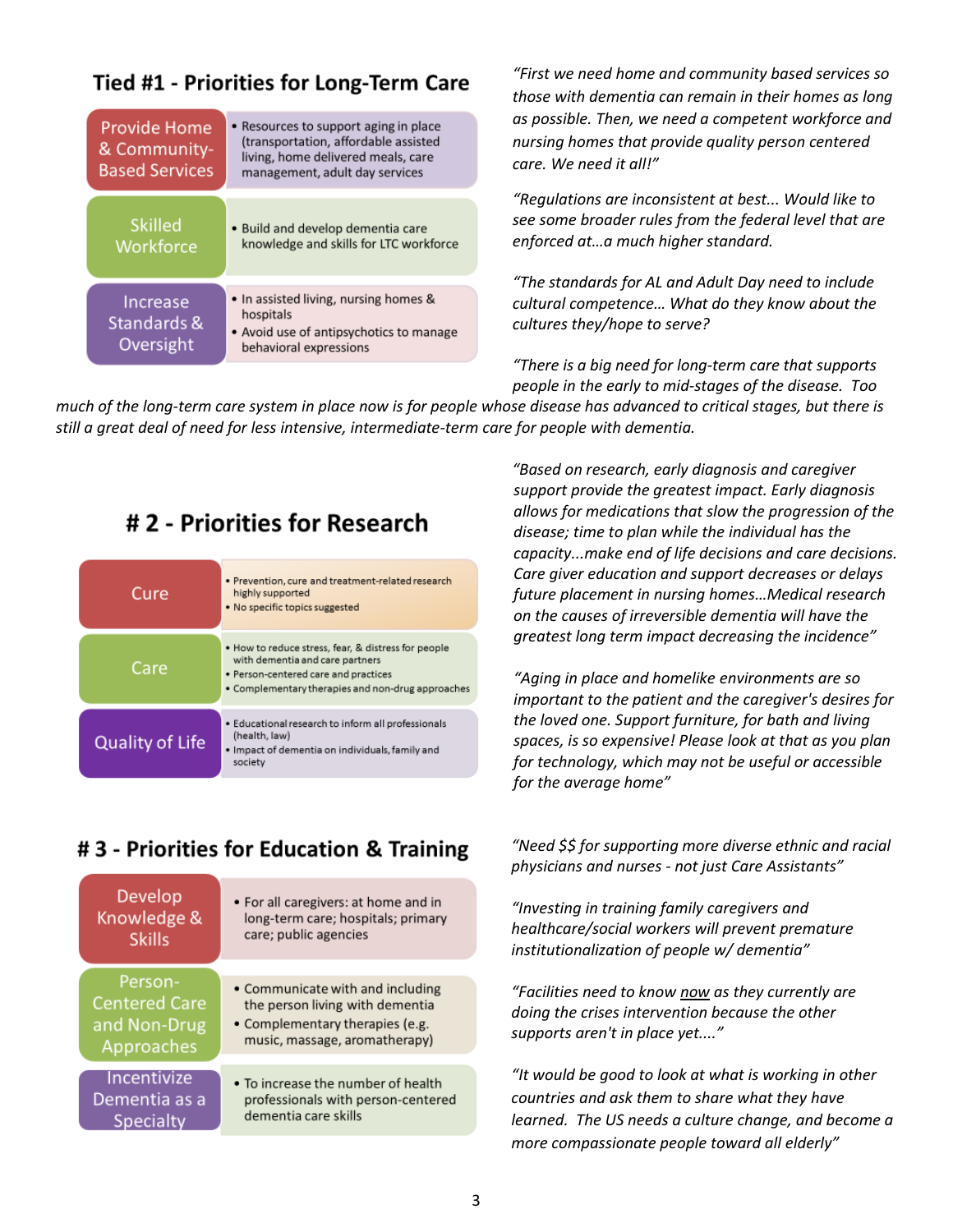### #4 - Priorities for Advocacy & Awareness

| <b>Policies For</b><br>Adequate<br><b>Funding</b>        | • For home care<br>• Financial support of care partners                                                                                  |
|----------------------------------------------------------|------------------------------------------------------------------------------------------------------------------------------------------|
| <b>Policies That</b><br><b>Promote Aging</b><br>in Place | • Home and community services<br>• Respite and adult day services                                                                        |
| Public<br>Awareness                                      | • Of resources and services to support<br>people living with dementia and those<br>caring for them<br>• To reduce the stigma of dementia |

"*Dementia should be #1 health care policy priority precisely because it will lead the way toward greater compassion and services for people with other disabling diseases"*

*"I would make support for family caregiving the number one priority for public health policy, independent of diagnosis or condition. Aging in place when it is desired and appropriate but also support for positive transitions to new settings that may promote thriving"*

*"The general public has to become aware of the difficult behaviors of people with dementia and support the caregiver, be patient with the patient. The number one priority for the nation now is the mentally ill and gun control. Dementia isn't necessarily violence oriented"*

#### **Interviews**

In addition to the online survey, confidential interviews were conducted with 27 leaders in the field of aging. Of these leaders only 16 stated they are 'familiar' or 'somewhat familiar' with NAPA's purposes and strategies. The remainder did not know about NAPA and were not able to comment further. Given the prominent organizations that these leaders were from, their responses suggest that NAPA's strategies and work is not being disseminated sufficiently.

Of the leaders who were familiar with NAPA, the following are some of their key suggestions what NAPA should focus its goals and priorities on:

- "Would like to see NAPA focus on person-centered care, use current knowledge rather than traditional medical/clinical orientation, and want them to focus more broadly across all settings."
- "We need to build a really strong community infrastructure. I'm not talking just about home care. I mean a true community-wide effort to support people with dementia to live in the community. The National Plan should reach out more broadly about community aspects – care, housing, transportation, community development, and economic development."
- "Focus on family and the informal supports. With billions of dollars in unpaid care, more can be done to help family caregivers. You have to help the people and the caregivers who are dealing with dementia now."
- "As new health care delivery models are being developed there is flexibility with how money is being spent on services. These new models can address how to pay for these services. We need to think outside the box."

#### **Discussion**

The lion's share of federal resources and dollars are invested in finding a cure and treatments for Alzheimer's. These are critically important objectives and ranked high in the survey. The priorities that ranked highest from the universe of possibilities, however, are focused on dementia CARE. This finding is in tandem with a recently